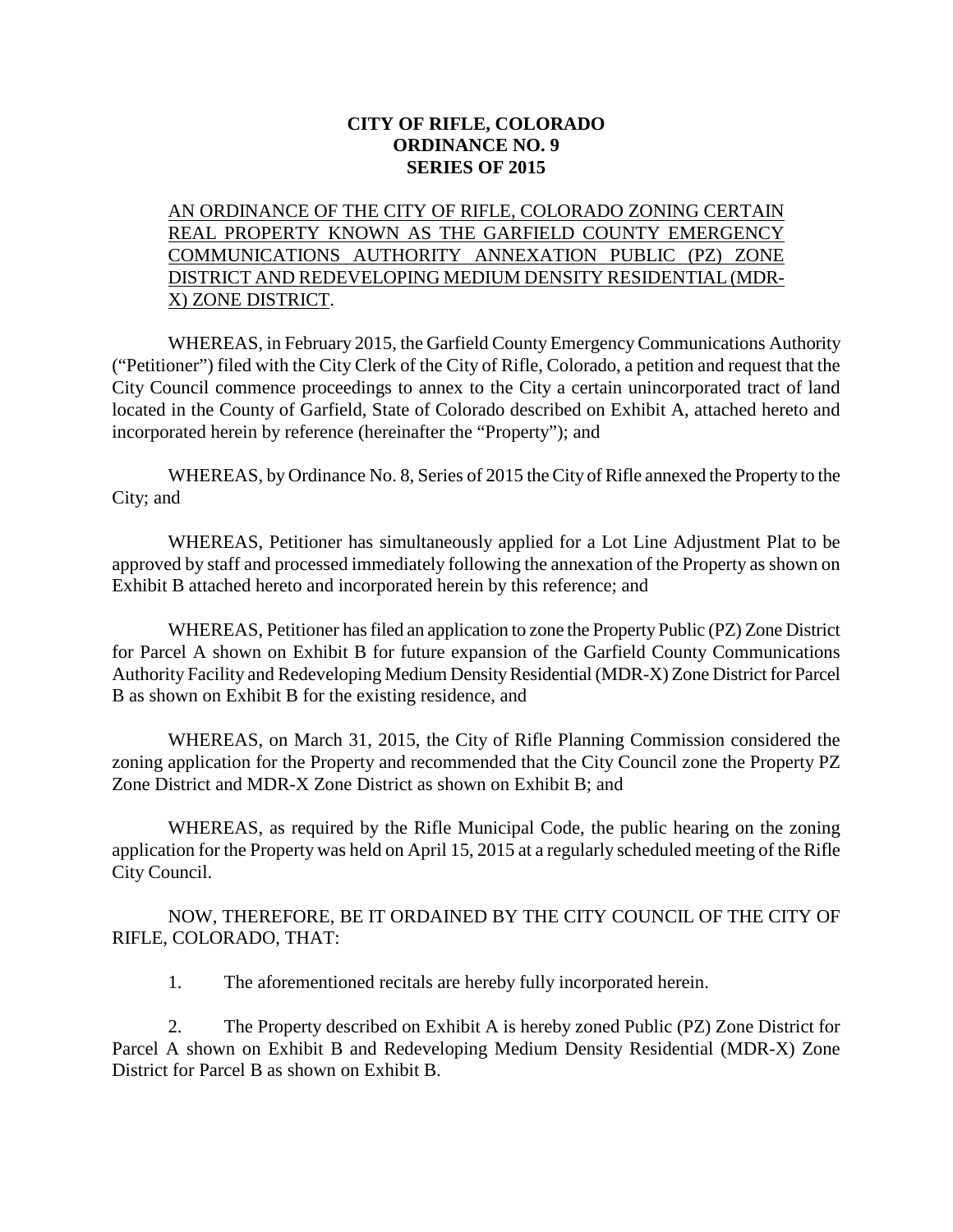City of Rifle, Colorado Ordinance No. 9, Series of 2015 Page 2 of 4

3. Within thirty (30) days after the effective date of this Ordinance, the City Clerk shall incorporate the terms of this Ordinance into the Geographical Information System described in RMC §16-3-20, shall cause a printed copy of the amendment to the City Zone District Map to be made, which shall be dated and signed by the Mayor and attested to by the City Clerk, and which shall bear the seal of the City. The amended map shall include the number of this Ordinance. The signed original printed copy of the Zoning Map shall be filed with the City Clerk. The Clerk shall also record a certified copy of this Ordinance with the Garfield County Clerk and Recorder. The City staff is further directed to comply with all provisions of the Rifle Land Use Regulations, RMC §16- 1-10, *et seq*., to implement the provisions of this Ordinance.

INTRODUCED on April 15, 2015, read by title, passed on first reading, and ordered published by title as required by the Charter.

INTRODUCED a second time at a regular meeting of the Council of the City of Rifle, Colorado held on May 6, 2015, passed without amendment, approved, and ordered published in full as required by the Charter.

Dated this <u>quare day of  $\frac{1}{2}$ </u>, 2015.

CITY OF RIFLE, COLORADO

BY \_\_\_\_\_\_\_\_\_\_\_\_\_\_\_\_\_\_\_\_\_\_\_\_\_\_\_\_\_\_\_\_\_

Mayor

ATTEST:

City Clerk

\_\_\_\_\_\_\_\_\_\_\_\_\_\_\_\_\_\_\_\_\_\_\_\_\_\_\_\_\_\_\_\_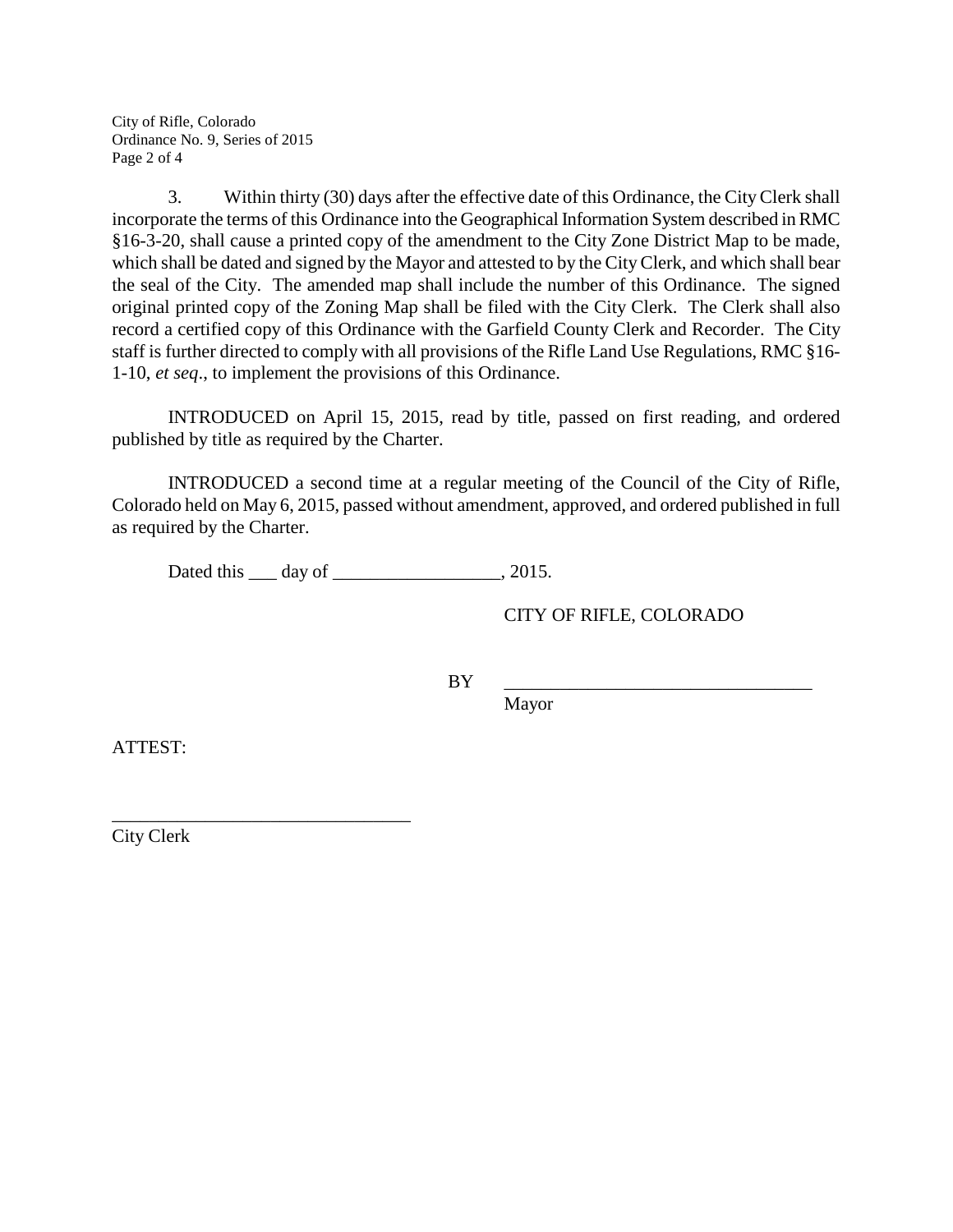City of Rifle, Colorado Ordinance No. 9, Series of 2015 Page 3 of 4

## **EXHIBIT A**

A parcel of land situate in the NE1/4 Section 16, Township 6 South, Range 93 West of the 6th P.M., County of Garfield, State of Colorado, all bearings relative to a bearing of S48°38'14"W between the northeast corner of the parcel of land described in Book 950, Page 241, an aluminum cap in place and the southwesterly corner of the parcel of land described in Book 1020, Page 104, an aluminum cap LS NO. 10732 witness corner, said parcel of land being more particularly described as follows:

Beginning at the northeast corner of the parcel of land described in Book 950, Page 241, an aluminum cap in place; thence along the east line of said parcel S00°00'00''E 225.00 feet to a point on the east line of that parcel of land as described in Book 1020, Page 104; thence along the east line of Book 1020, Page 104 S00°00'00"E 107.38 feet to a point on the south line of Book 1020, Page 104; thence departing the east line of Book 1020, Page 104 and along the south line of Book 1020, Page 104 N78°52'07"W 305.75 feet to a point on the west line of Book 1020, Page 104; thence departing said south line and along the west line of Book 1020, Page 104 N00°00'00"E 148.35 feet to a point on the south line of that parcel of land described in Book 1345, Page 558; thence departing the west line of Book 1020, Page 104 and along the south line of Book 1345, Page 558 N90°00'00"E 100.00 feet to a point on the east line of Book 1345, Page 558; thence along the east line Book 1345, Page 558 N00°00'00"E 125.00 feet to a point on the southerly right-of-way of East First Street; thence departing the east line of Book 1345, Page 558 and along said southerly right of way N90°00'00"E 200.00 feet to the true point of beginning, said parcel of land containing 1.799 acres more or less.